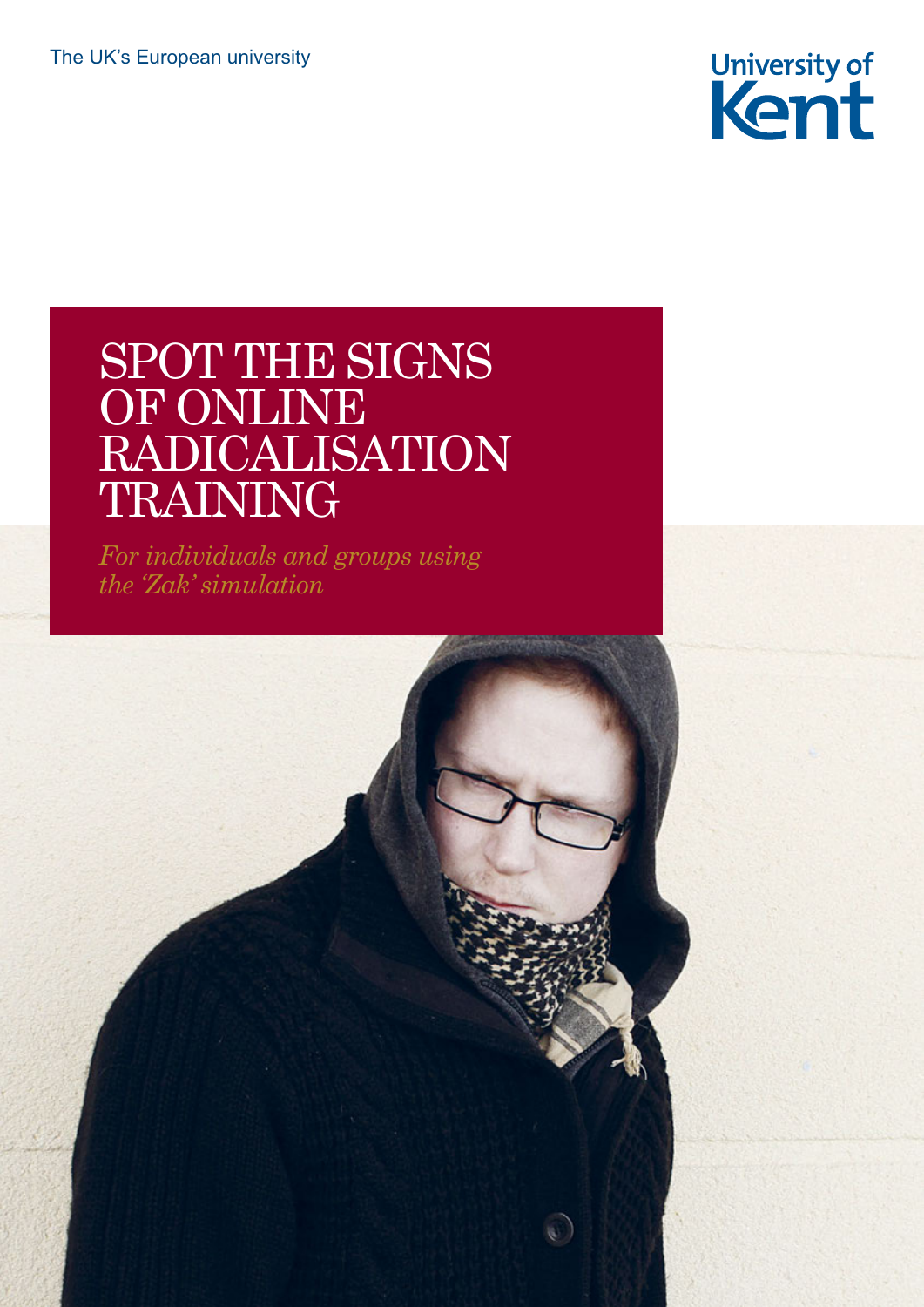# SPOT THE SIGNS OF ONLINE RADICALISATION TRAINING

For individuals and groups using the 'Zak' simulation

# **Background**

It is mandatory to 'have due regard to the need to prevent people from being drawn into terrorism.' (Home Office, 2016), as stated in Section 26 of the Counter-Terrorism and Security Act 2015, and guidance is issued under section 29 of the Act.

The University of Kent, Kent Police, and partners in the local authority worked together to develop 'Zak' to offer professionals the opportunity to train on key aspects of radicalisation and online grooming. 'Zak' was launched in July 2013.

# **'Zak' – the simulation**

'Zak' offers the opportunity for professionals to train on key aspects of online radicalisation – gaining insight into the process and implications for the victim and groomer. It is an interactive and immersive simulation, based on real cases and research.

'Zak' is designed for both professionals and young people, identifying how young people are groomed online for the purposes of extremism. It follows the compelling story of Zak and how he becomes involved with extremists.

Through the use of a social media style interface, with photos, chat, likes and shares, you will learn about grooming by tracking the behaviour of the groomer and see the implications for the victim.

'Zak' provides an innovative focus that will promote discussion in PSHE or Citizenship on the topics of extremism, radicalisation and internet safety. 'Zak' can be facilitated in small groups of 3 or 4 around a computer, from a single whiteboard at the front of the class or individually, dependent upon need, age or ability.

# **'Zak' for Professionals and young people**

'Zak' includes links with tools and reflective questions on how to respond to young people who are potentially at risk, as well as a comprehensive training pack and detailed answers. An introductory video by Zak himself sets the scene. Two further videos show different endings to the story.

#### **1 For professionals**

To gain insight into grooming behaviour, how to spot it on different social media and, vitally, how to help victims protect themselves from exploitation.

#### **2 For direct work with young people**

To learn about grooming methods using a realistic social media-style scenario. By understanding the behaviours and implications of the characters, young people will learn how to keep themselves safe. Young people interact with Zak's friends and contacts, see the content of messages he has posted and received, and the web sites he has visited.

# **Objectives**

- Increase awareness of the process of radicalisation
- Enable young people to identify and discuss factors/indicators of radicalisation in their peers
- Raise awareness of internet safety
- Encourage self-reflection on their own and others' behaviour
- Facilitate understanding regarding where and to whom concerns on radicalisation and internet safety should be reported
- Identify some of the procedures in place to support individuals in a pre-criminal space.

## **The top three comments from the evaluation:**

*"Increases staff confidence and awareness of radicalisation and internet grooming."*

*"The related training pack has been rated excellent by 90% of the users and good or very good by the remaining 10%."*

*"100% of pupils reported to their teaching staff that they learned things they did not know before and found 'Zak' engaging."*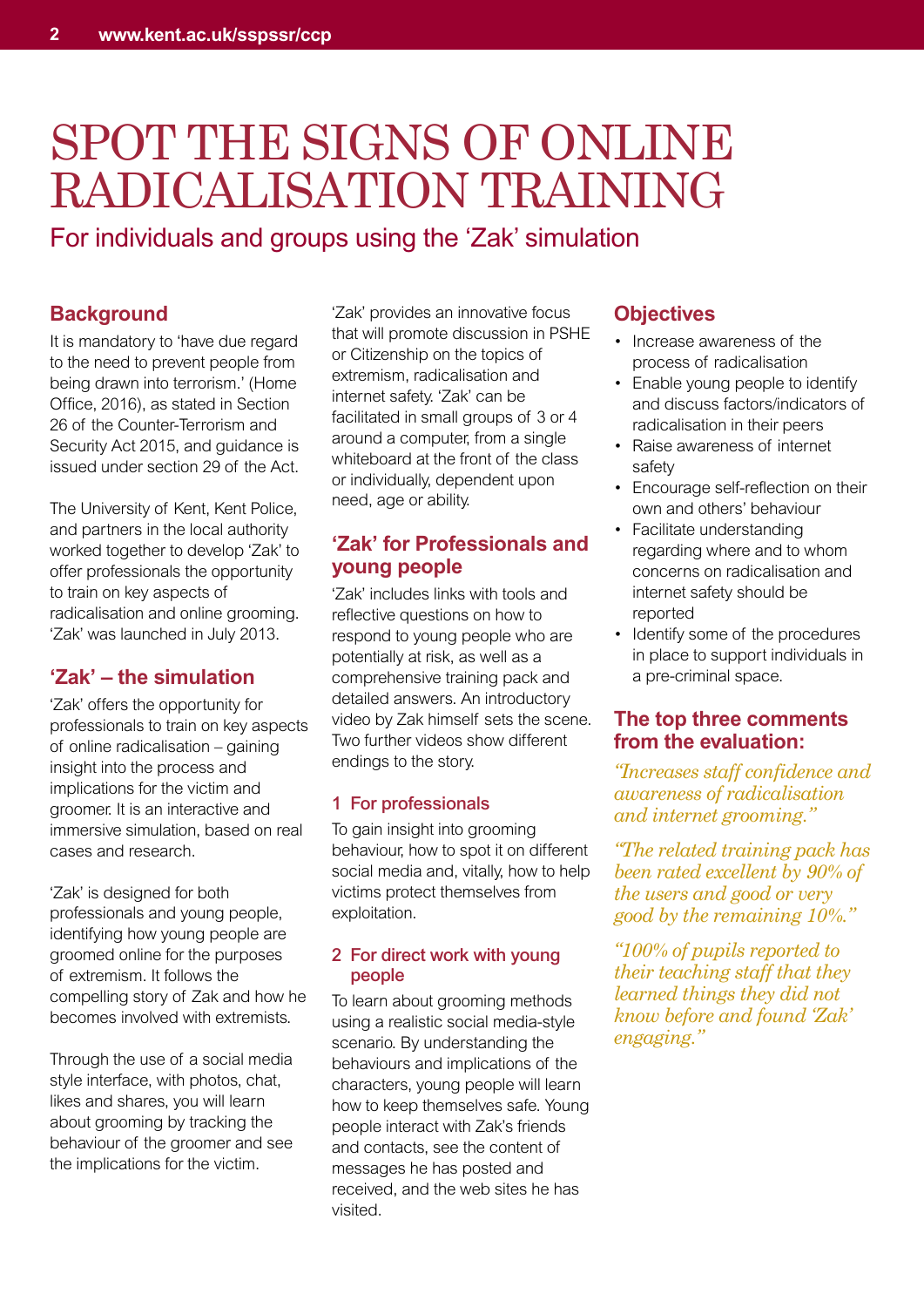## **Next steps**

Just pay for the training and the simulation is then free for a year.

- 1 Book online and pay by credit card via our website www.kent.ac.uk/sspssr/ccp/ game/zakindex.html
- 2 Contact us to pay by invoice, to discuss group discount or to arrange bespoke training at your premises telephone 01227 827546 or email ccp@kent.ac.uk.



**Terms and conditions:** the University reserves the right to make variations to the content and delivery of courses and other services, or to discontinue courses and other services, if such action is reasonably considered to be necessary. If the University discontinues any course, it will endeavour to provide a suitable alternative. To register for a programme of study, all students must agree to abide by the University Regulations (available online at: www.kent.ac.uk/regulations).

**Data protection:** for administrative, academic and health and safety reasons, the University needs to process information about its students. Full registration as a student of the University is subject to your consent to process such information.

# **More from the Centre for Child Protection**

#### **'Rosie 1'**

A simulation focusing on an initial assessment visit to a family. The initially benign situation rapidly develops into a case of child sexual abuse. Free download and worksheet from our website.

#### **'Rosie 2' Assessing parental capacity and neglect in complex families**

Workshop using our 'Rosie 2' simulation. It is now 5 years on from 'Rosie 1' and the case is still active and focuses on neglect.

#### **'myCourtroom: Rosie's family go to court'**

'myCourtroom' is an interactive and immersive simulation based on realistic scenarios to trigger discussions and decisions around court skills.

#### **'Visiting Elliot'**

Developed in collaboration with Kent Police and KSS CRC, 'Elliot' is designed to train professionals who visit sex offenders on licence in the community.

#### **RITA**

Responsive InTeractive Advocate (RITA) was developed with the aim of supporting the UK's ageing population through the use of responsive and interactive avatars.

\* Guardian Award for Digital Innovation 2016

#### **'Zak'**

An innovative social media style simulation for use with young people focusing on online grooming and the radicalisation process.

#### **'Looking out for Lottie'**

This training tool focuses on child sexual exploitation and online grooming with unique opportunity to consider the 'boyfriend style' groomer perspective. Award winning simulation on CSE\*

#### **'Maryam and Joe: Behind closed doors'**

Funded by the Home Office, explore how two young people are groomed on multiple social media platforms, as well as face to face, for radicalisation by a far right extremist group and by so-called IS (Daesh) extremists.

## **MA**

The two year, child-centred, distance learning MA in advanced child protection provides practitioners with knowledge, skills and confidence as well as multi-agency perspectives.

#### **Standalone modules**

All our MA modules can be studied as short courses and are a good taster for MA level study. We also have a specialist 'Direct work with children' module.